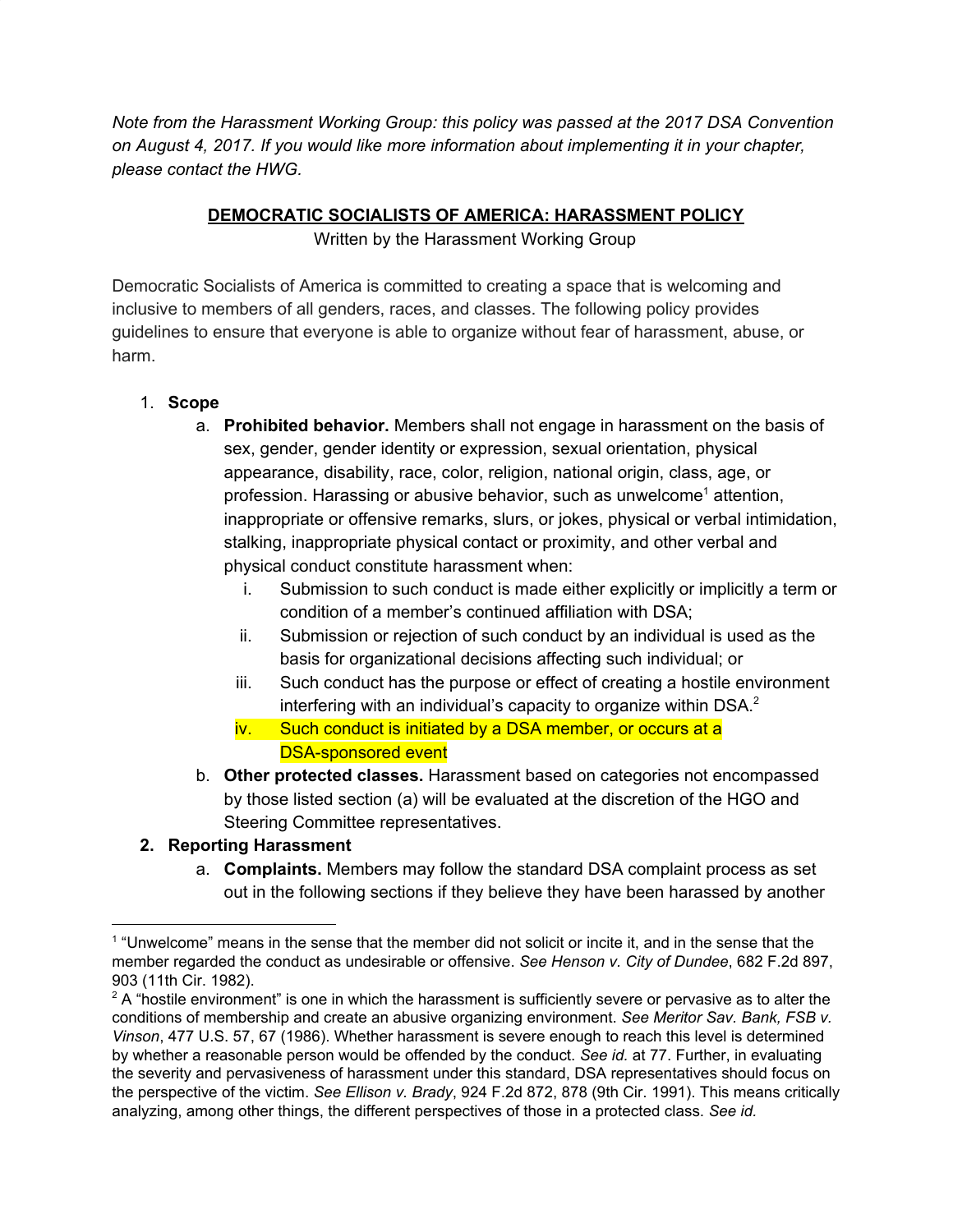member. There will be no time limits requiring the accuser to file a report within any amount of time after the alleged harassment has occurred.

- b. **Harassment Grievance Officers.** Members filing a formal complaint must contact a DSA harassment grievance officer ("HGO").
	- **i.** Each DSA chapter with over one hundred members will:
		- 1. Vet and appoint at least two members to serve as the designated HGO(s);
		- 2. Determine term limits for HGO(s) and develop methods for removing HGO(s) for cause.

Chapters with one hundred or fewer members will direct all grievance complaints through the national HGO.

- ii. DSA National will:
	- 1. Vet and appoint at least one staff member to serve as the designated national HGO;
	- 2. Determine appropriate training requirements for HGOs
	- 3. Determine term limits for HGO(s) and develop methods for removing HGO(s) for cause.
- iii. Each DSA chapter with over one hundred members and DSA National will:
	- 1. Establish an email address to function as a confidential reporting "hotline" that is only accessible by the HGO(s); and
	- 2. Develop template forms both for reporting and responding to accusations of harassment that include:
		- a. The parties' contact information
		- b. The names of the parties involves
		- c. A description of reported incident
	- 3. Develop template forms for appealing the form of relief determined by Steering Committee that include:
		- a. The grounds of the appeal
- iv. Each DSA chapter and DSA National will have these structures in place no later than July 1, 2018.

## c. **Reporting procedure and timeline**

- i. After a written report has been submitted--whether through the email hotline or otherwise:
	- 1. The HGO(s) responsible for the reporting channel used by the accuser will contact the accused member within seven days to notify them that a report has been filed against them and request a written response to the report either affirming or denying its substance;
	- 2. The accused will submit their written response within seven days of being notified. If the accused does not meet this deadline, the HGO will recommend the Steering Committee move to take appropriate disciplinary action;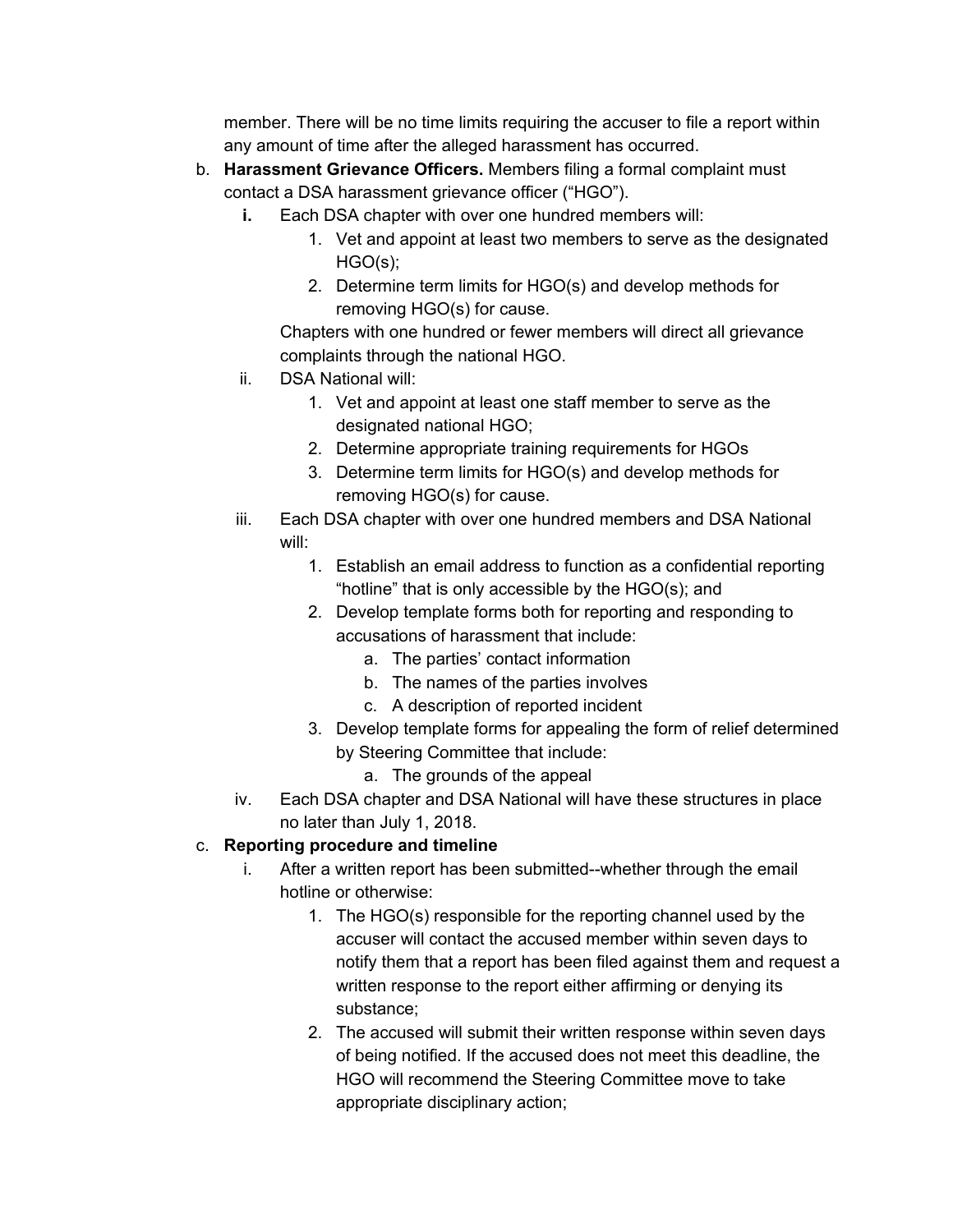- 3. If the accused denies the substance of the report, the HGO overseeing the dispute will have the option to investigate the report by:
	- a. interviewing other members with direct knowledge of the substance of the report;
	- b. requesting documentation from either the accuser or accused or any other parties directly involved; or
	- c. employing any and all other means deemed necessary, with the utmost respect for the confidentiality of the parties, within a time period not to exceed ten days.
- ii. The HGO(s) responsible for adjudicating the dispute will determine whether the report is credible and, if necessary, make a recommendation to Steering Committee of appropriate disciplinary action as soon as practicable, but ultimately within thirty days of the report being filed. This is to ensure the timely, efficient, accurate, and discreet adjudication of all reports. The HGO(s) may notify Steering of the accuser's report and its substance at any time after the report is filed, but must give written notice to both the accuser and the accused member before doing so.

## d. **HGO responsibilities**. The HGO(s) will:

- i. Receive, acknowledge receipt of, and archive accuser reports;
- ii. Contact the accused to notify them of the accusations, request their written response, and archive any written response;
- iii. Conduct any necessary investigation of the claim; and
- iv. Present their findings to the Steering Committee with a written report and, if necessary, a recommendation for disciplinary action.
- v. If necessary, HGO(s) may recommend that parties do not contact each other for the duration of the investigative process.
- vi. Compile a yearly report that details:
	- 1. How many reports were made
	- 2. How many were taken to the disciplinary process
	- 3. How many disciplinary actions were taken
	- 4. Any recommended changes for making the reporting system more effective

This report will not include personally identifying information of any parties in any dispute. The local HGO(s) will send the yearly report to the national HGO(s) no later than January 1 of the new year.

# **3. Remedies and penalties**

# **a. Determinations**

i. All reports will be assessed on a case-by-case basis by the HGO(s) and Steering Committee associated with the accuser's reporting channel. The ultimate disposition of each report will be made by the chapter's Steering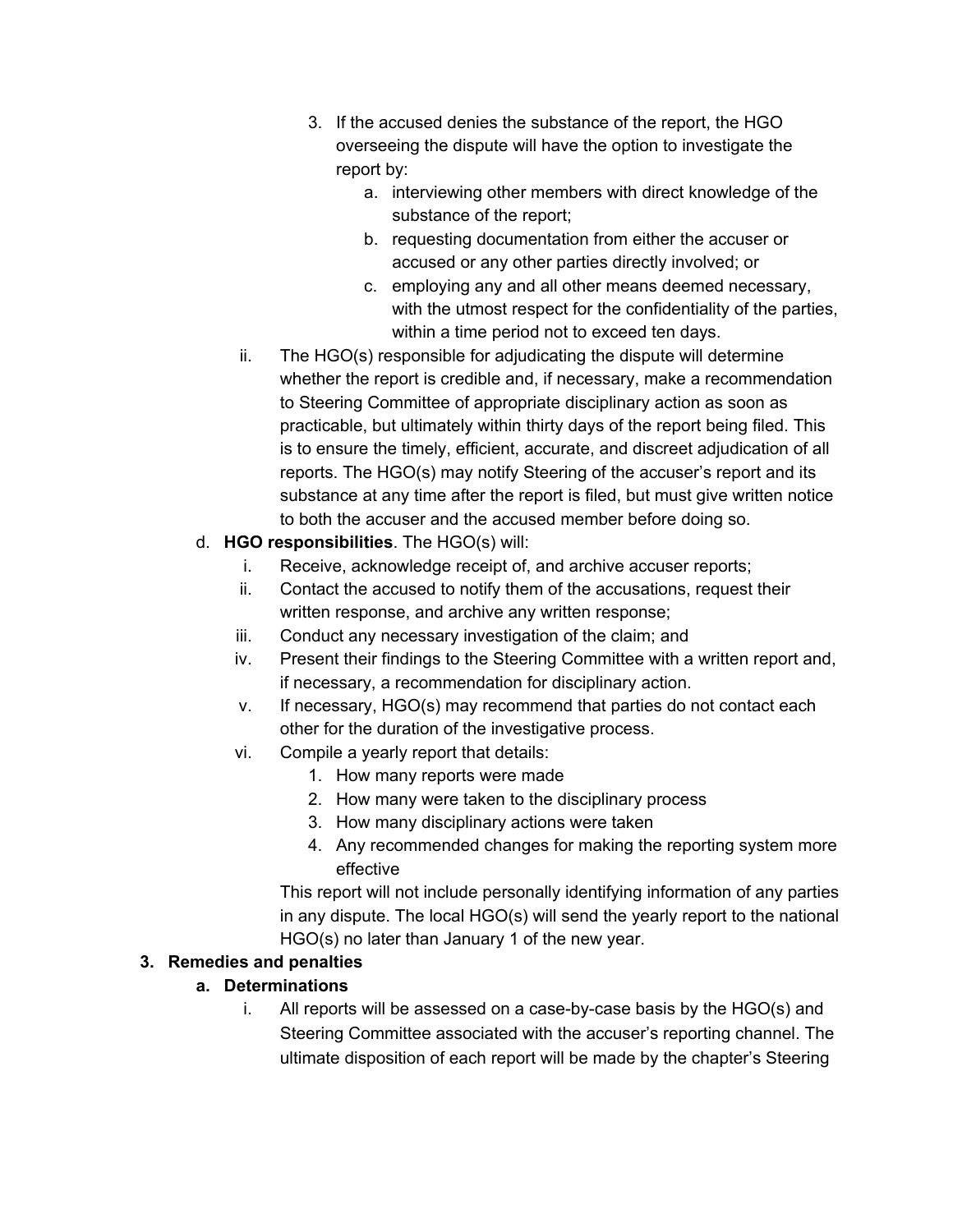Committee or, in the case of DSA National, the NPC, after that body reviews the written report and recommendation of the HGO(s).

## b. **Standard for Determining if a Report is Credible**

i. The chapter's Steering Committee or, in the case of DSA National, the NPC will find the factual allegation in a report is "credible" if it more-likely-than-not occurred.

### **c. Remedies and Penalties**

If a chapter's Steering Committee or, in the case of DSA National, the NPC finds the report to be credible, they are authorized to carry out the following remedies and penalties:

- 1. A formal discussion between the accused and the Steering Committee to develop a plan to change the harassing behavior(s);
- 2. Suspension from committee meetings and other chapter or organizational events;
- 3. Removal from chapter committee(s);
- 4. Removal from DSA; and
- 5. Any and all other relief deemed necessary and just by the chapter or national leadership.
- ii. If a local chapter has established suspension or expulsion procedures, Steering Committee is authorized to enforce these remedies and penalties in accordance with those procedures.
- iii. If the local chapter does not have established suspension or expulsion procedures, they will adopt the procedures outlined in Article III, Section 4 of the DSA Constitution and Article I, Section 3 of DSA bylaws.
	- 1. The NPC majority required in these procedures will instead by a Steering Committee majority
	- 2. Local chapters that lack these procedures shall have suspension and expulsion procedures in place by July 1, 2018.
- iv. DSA national is authorized to enforce certain remedies and penalties in accordance with Article III, Section 4 of the DSA Constitution and Article I, Section 3 of DSA Bylaws
	- 1. Removal from DSA; and
	- 2. Any and all other relief deemed necessary and just by the chapter or national leadership.
- v. The appropriate form of relief will be determined by, among other things:
	- 1. The request of the accuser;
	- 2. The severity of the offense;
	- 3. The response of the accused; and
	- 4. The accused's relevant behavioral histories.
- d. **Appeals process.** Either party may appeal the form of relief determined by Steering Committee by filling out appellate form created by the accuser's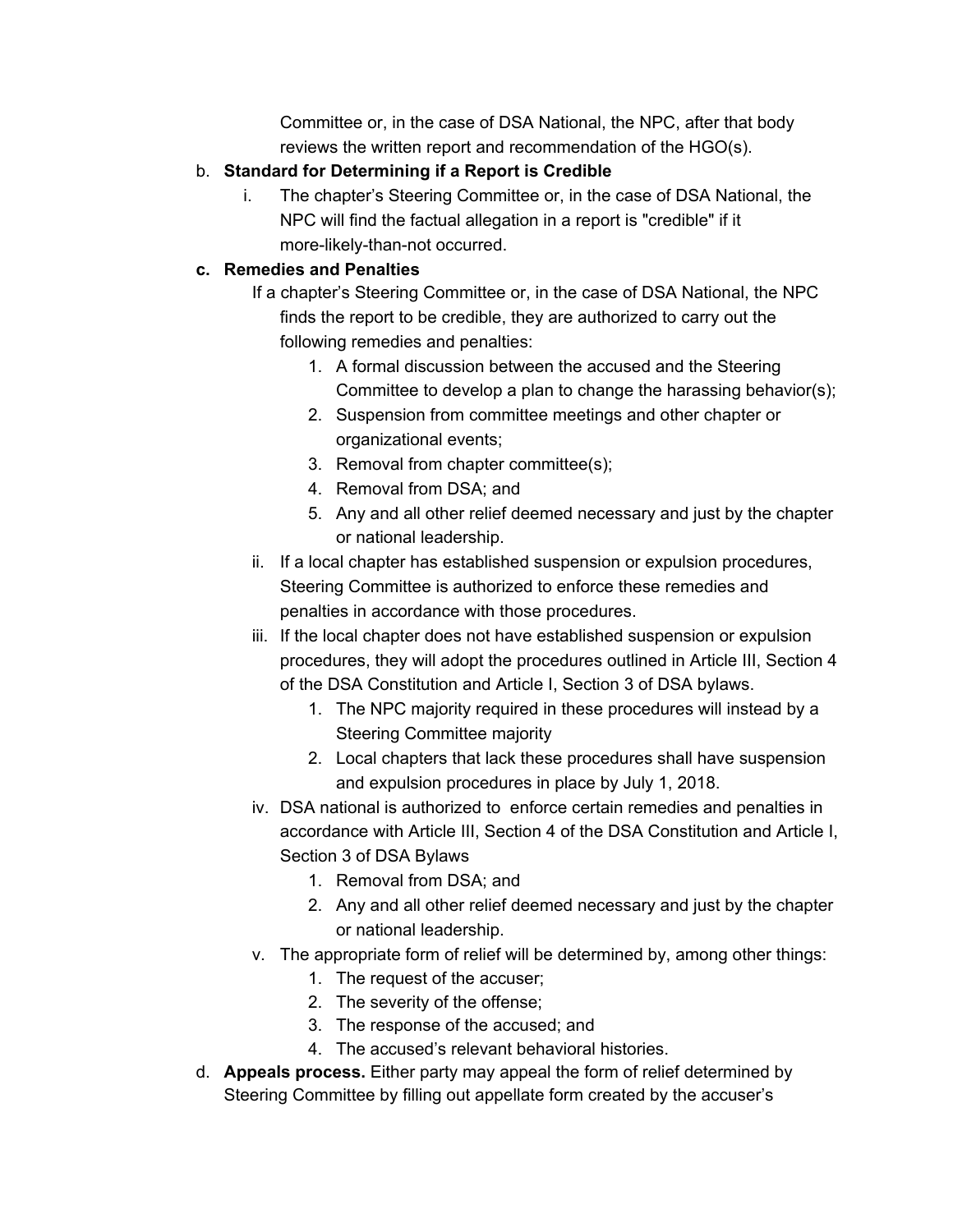reporting channel. Appeals must be filed within thirty days of receiving written notice of the Steering Committee's decision. The limited grounds for appeal are:

- i. Either party believes the behavior was not interpreted using the standards for harassment set out in Section 1a;
- ii. Procedural errors, misconduct, or conflicts of interest affected the fairness of the outcome; and
- iii. The remedy or penalty determined by Steering was grossly disproportionate to the violation committed
- e. **Retaliation**. This policy prohibits retaliation against any member for bringing a complaint of harassment pursuant to this policy. This policy also prohibits retaliation against a person who assists someone with a complaint of harassment, or participates in any manner in an investigation or resolution of a complaint of discrimination or harassment. Retaliatory behaviors includes threats, intimidation, reprisals, and/or adverse actions related to organizing. If any party to the complaint believes there has been retaliation, they may inform the HGO who will determine whether to factor the retaliation into the original complaint, or treat it as an individual incident.

### **RECOMMENDATIONS FOR THE SUCCESSFUL IMPLEMENTATION OF THIS POLICY**

Comrades-

DSA is committed to creating a space that is welcoming and inclusive to members of all genders, races, and classes. The guidelines contained in this harassment policy ("Policy") aim to protect every member's right to organize without fear of harassment, abuse, or harm. To that end, the Harassment Working Group ("Group") would like to make certain formal recommendations that we think will maximize the efficacy of local and National harassment protocols.

First, the Group recommends that each designated harassment grievance officer ("HGO") go through a formalized vetting process developed by their respective chapter. Importantly, the Group recommends that the NPC require HGOs be trained in responding to sexual violence. One tool that might be useful in such a training process is First [Responders:](http://www.nearipress.org/courses/163-first-responders-responding-to-sexual-assault-disclosures) [Responding](http://www.nearipress.org/courses/163-first-responders-responding-to-sexual-assault-disclosures) to Sexual Assault Disclosures. Vetting HGOs will be critical to the success of a chapter's harassment policy, because it will create the necessary trust and confidence between members and their advocates that must precede any report. This was also the rationale behind designating a National HGO: victims are able to choose whether they report an incident to their local HGO or national, allowing them to have an effective alternative option if they do not have full faith and confidence that their report will be quickly and correctly resolved through local resources. This will be especially helpful to smaller chapters that would be unable to internally resolve conflicts without fear of bias.

Second, the Group acknowledges DSA's commitment to building a broad, inclusive mass movement that spans race, ethnicity, and national origin. To that end, the Group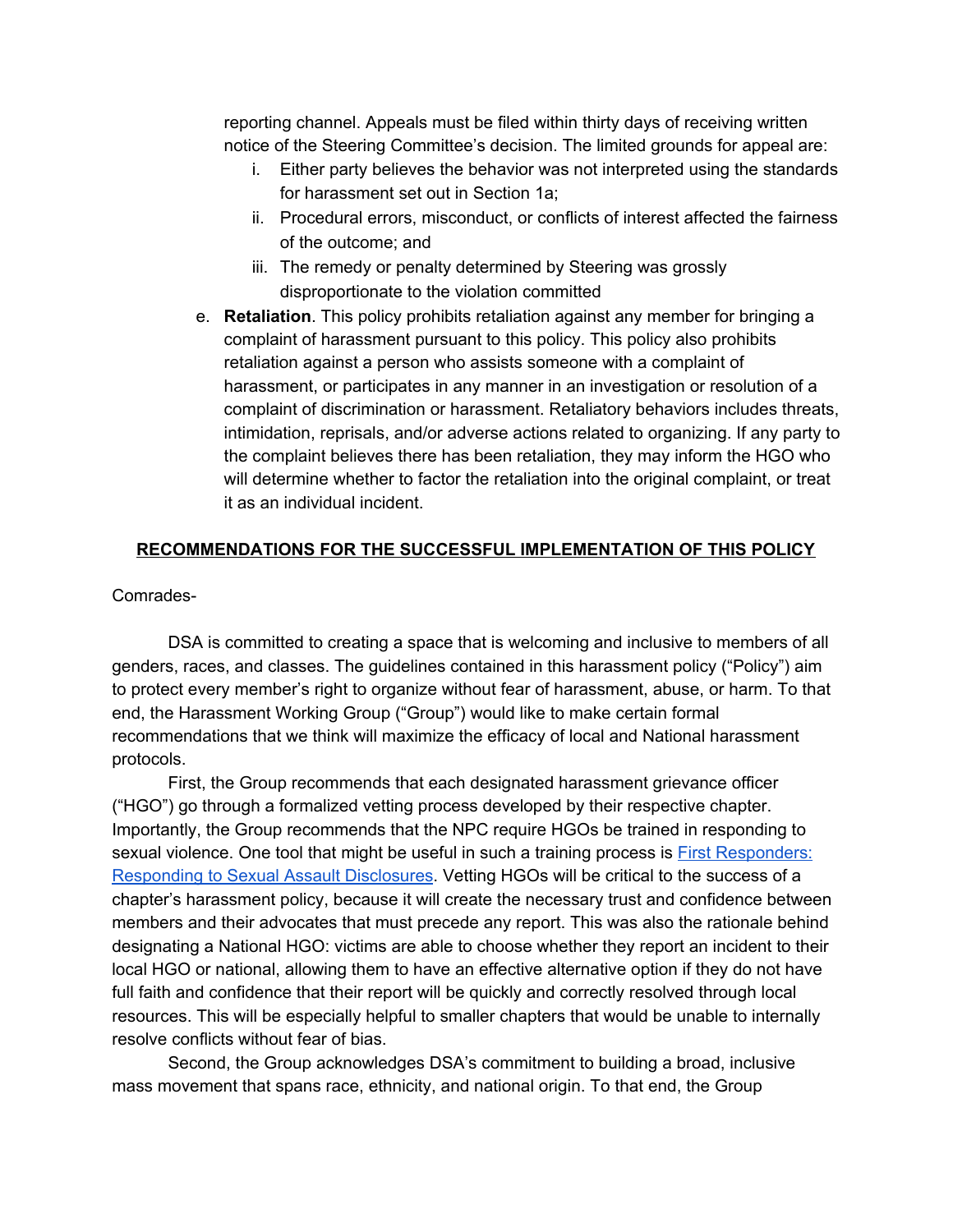recommends that all chapters, but in particular chapters with a robust representation of members or affiliates whose first language is not English, prioritize bilingual/polylingual members for HGO positions. If this is not possible, the Group recommends chapters formally loop translators into the investigation and adjudication of reports involving members whose first language is not English whenever possible. This will ease the burden on the parties during the investigation and adjudication as well as produce more accurate results.

Third, the Group suggests that each chapter and DSA national host at least one training annually which specifically focuses on preventing harassment generally and the processes of this Policy in particular within DSA. The Group recommends that the chapters and National use this training to create a space for discussion regarding how to minimize and eradicate harassment and other abusive tendencies within DSA and other socialist spaces. Further, the Group suggests this training be facilitated by the designated chapter HGO(s) as a means to develop trust and rapport between membership and their advocates. It is important that our members understand that DSA has their backs. Moreover, regular, highly-visible trainings will both build solidarity among rank-and-file membership and minimize deniability for abusers who might otherwise claim to not know DSA's stance on harassing behaviors.

Fourth, while this Policy applies to the formal procedure for responding to and resolving disputes over harassment and abusive behavior between DSA members, the Group notes that socialist spaces and the Left are small circles. While the Group understands that new DSA members may have been the victims or perpetrators of abuse before their membership in DSA, we recommend that only incidents that took place when both parties were members be considered reportable. While we cannot relitigate the behavior of members prior to their joining our organization, an effective harassment policy will impart the message that DSA will not tolerate harassment or abusive tendencies of any sort; any harassing behavior will be rooted out and swiftly disciplined.

The Group concludes by noting that this policy is merely a framework. The more meaningful, impactful labor in this process must take place at the chapter level. Each chapter knows the needs and capacities of its members best, and will be most effective at implementing a successful Policy. The Group reminds its audience of the words of Eugene V. Debs, who said that "solidarity is not a matter of sentiment but a fact, cool and impassive as the granite foundations of a skyscraper." The Group affirms its commitment to assisting our comrades in this fight in any way we can, and encourages collaboration both across chapters and between chapters and this Group.

In Solidarity,

*The Harassment Working Group* Allison Hrabar, Metro DC - Delegate (allisonhrabar@gmail.com) Zack Maril, Metro DC - Delegate Malcolm Bates, Metro DC Emily (Emma) Coombes, Las Vegas DSA/At-Large Jennie Yim, Las Vegas Emily Robinson, Metro DC/At-Large